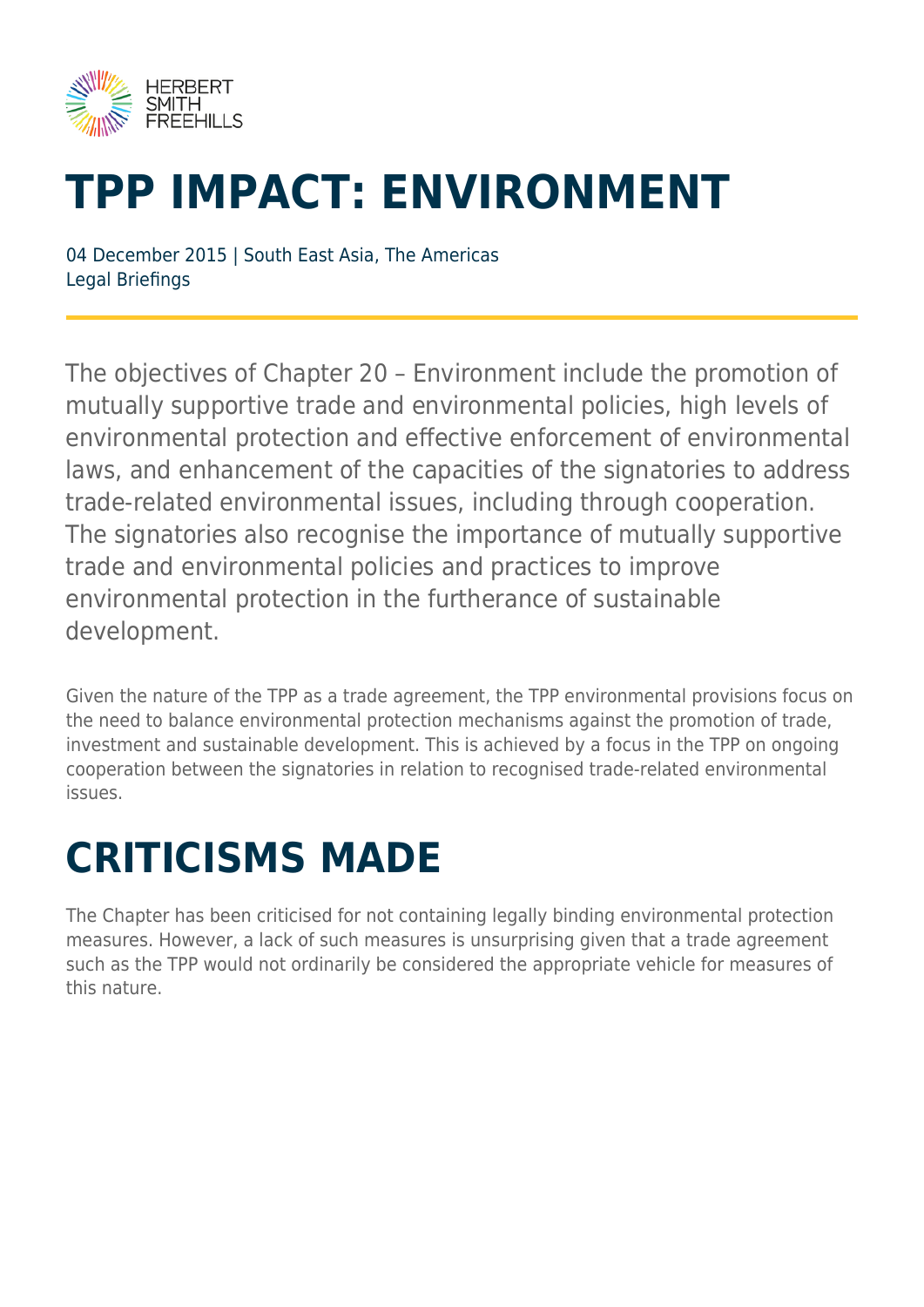The investor-state dispute settlement processes (ISDS) found in chapter 9 of the TPP1 have also been criticised. The concern is that these provisions will be used by individuals and corporations to sue TPP signatories over changes to environmental laws or policies that cause harm to investment. However, there are several checks and balances in the TPP concerning potential compensation or other remedies in relation to harm suffered as a result of changes to environmental law or policy. For example, Article 20.3(2) of the TPP recognises the sovereign right of each signatory to establish its own levels of domestic environmental protection and its own priorities, and to establish, adopt or modify its environmental laws or policies accordingly. Also, Article 20.3(3) requires each signatory to strive to ensure that its environmental laws and policies provide for, and encourage, high levels of environmental protection and to continue to improve its respective levels of environmental protection. There is no doubt that such provisions will ensure that the success or otherwise of any compensation claim will be highly dependent on the particular circumstances of the case.

There has also been criticism of the statement in Article 20.2(3) of the TPP that it is inappropriate for TPP signatories to establish or use their environmental laws or other measures in a manner which would constitute a disguised restriction on trade or investment between the signatories. The concern is that these provisions will expose new and possibly existing environmental laws to legal challenge on the basis that they restrict trade or investment. But, again, the checks and balances just mentioned would appear to override these concerns.

There has been criticism that the words 'climate change' have not been included in the TPP. While there is no direct reference to climate change, Article 20.15 acknowledges that collective action is required in the transition to a low emissions economy and identifies a number of areas where the signatories must cooperate to address matters of joint or common interest in this transition. These areas include energy efficiency, development of cost-effective, low emissions technologies and alternative, clean and renewable energy sources, sustainable transport and urban infrastructure development, addressing deforestation and forest degradation, emissions monitoring, market and non-market mechanisms, low-emissions, resilient development and sharing of information and experiences. Further, signatories must, as appropriate, engage in cooperative and capacitybuilding activities related to transitioning to a low emissions economy.

#### **For more information or if you have any questions please contact the sector experts listed below.**